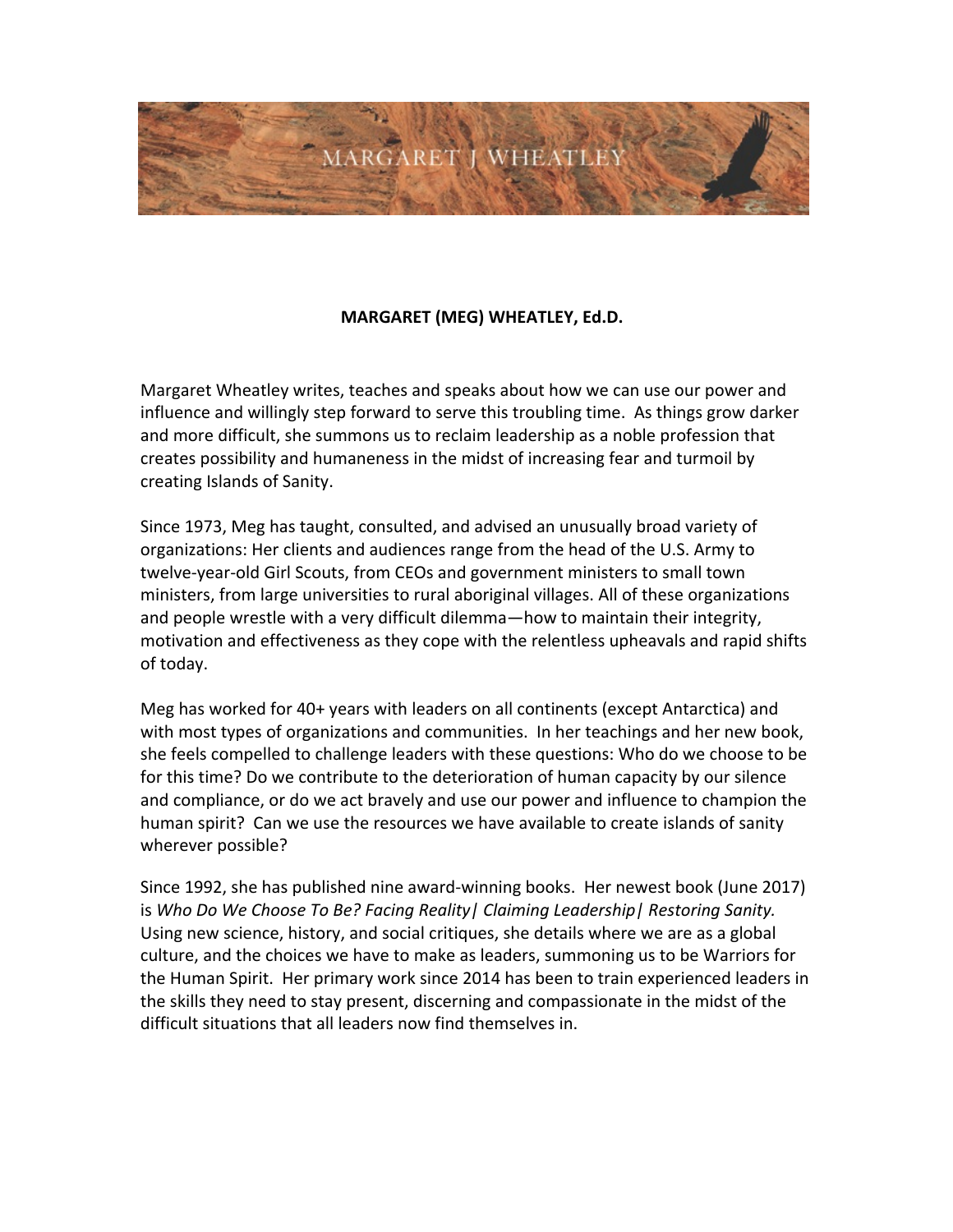Her first book was the path-breaking Leadership and the New Science (1992, '99, '06 in 18 languages). In 2012, she published So Far From Home: Lost and Found in Our Brave New World, describing how we ended up in a world no one wants, a harsh, destructive world that's emerged in spite of our best efforts to change it. In 2014, she published How Does Raven Know? a personal meditative memoir describing her experiences of working with sacred world.

Her five other books are:

- Walk Out Walk On: A Learning Journey Into Communities Daring to Live the Future Now. Co-author Deborah Frieze. (2011)
- Perseverance (2010)
- Turning to One Another: Simple Conversations to Restore Hope to the Future  $(2002, 2009)$
- Finding Our Way: Leadership for an Uncertain Time. (2005)
- A Simpler Way. Co-author Myron Kellner-Rogers (1996)

Meg earned her doctorate in Organizational Behavior from Harvard University in 1979, and a masters in Media Ecology from New York University with Neil Postman (1972). She studied at University College London, U.K. and received a B.A. in History and Literature from the University of Rochester, N.Y. She has been a global citizen since her youth, serving in the Peace Corps in Korea in the 1960s. She began her career as a public school teacher, and also has been a professor in two graduate management programs (Brigham Young University and Cambridge College Massachusetts).

She is co-founder and President of The Berkana Institute, founded in 1991. Berkana has been a leader in experimenting with new organizational forms based on a coherent theory of how living systems adapt and change. Berkana has worked in partnership with a rich diversity of people around the world who strengthen their communities by working with the wisdom and wealth already present in their people, traditions and environment. These pioneers do not deny or flee from our global crisis; they respond by moving courageously into the future now, experimenting with many different solutions. Berkana's most recent work is Warriors for the Human Spirit, programs for leaders from around the world who engage together, learning-in-community, training with discipline and dedication to develop a stable mind and skillful means. www.berkana.org.

Meg has received several awards and honorary doctorates. Her most recent awards include: the Leadership Legacy Award for Lifetime Achievement of the International Leadership Association (2014), where she was inducted into the Leadership Hall of Fame (www.ila-net.org/Awards/LLA/index.htm); the Clara Snell Woodbury Distinguished Women's Leadership Award (2016); The Loretto Community's Mary Rhodes Award for her international work with women and grass roots traditions (2015).